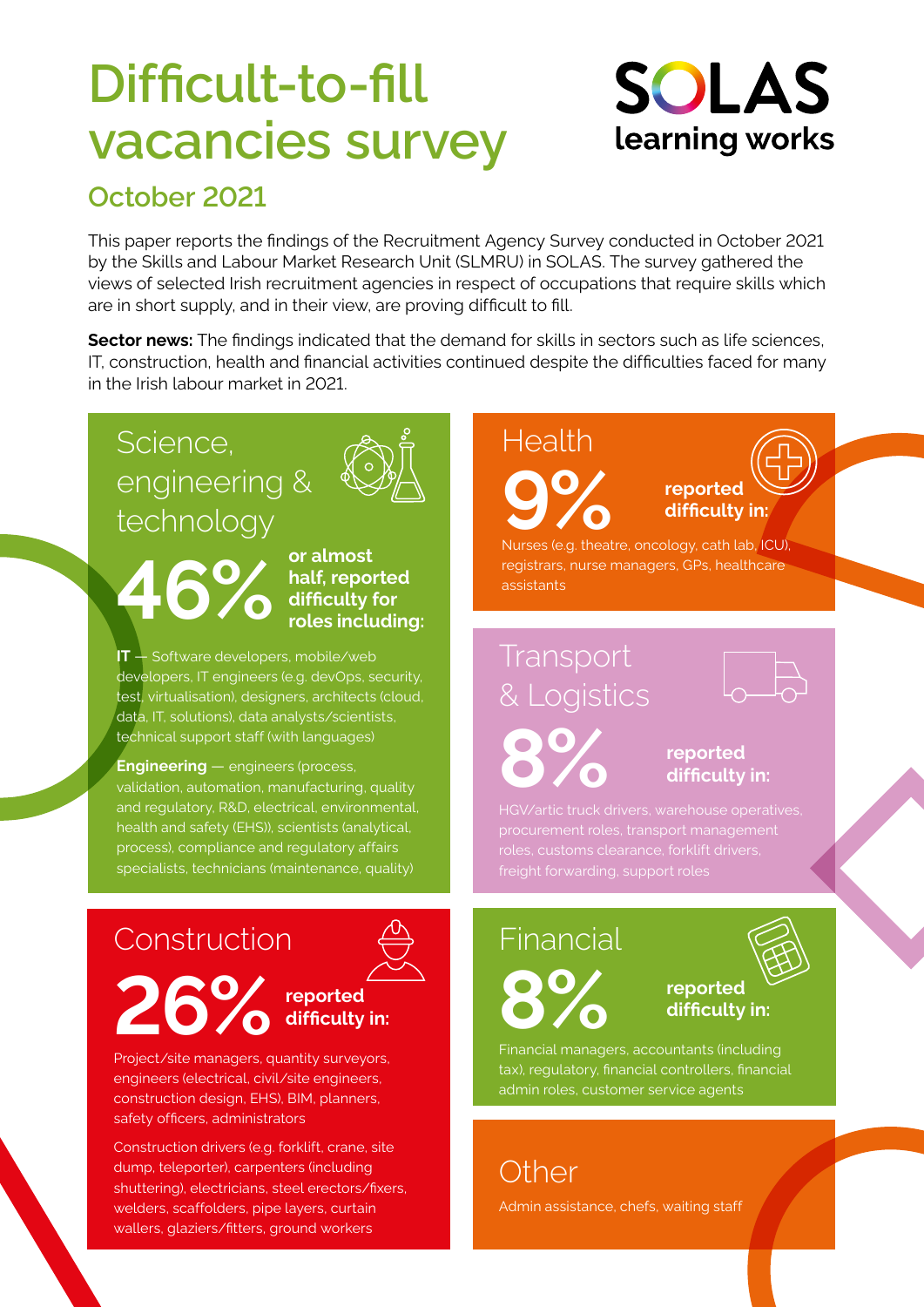## Issues relating to recruitment key findings

#### **Salaries**

Respondents indicated that an increase in salary was offered for 85% of the vacancies mentioned as difficult-to-fill reflecting how competitive the market is for these skills currently. These increases were primarily in areas of identified skill shortages (National Skills Bulletin 2021).

#### **Degree of difficulty**

Certain vacancies continue to remain difficult to fill as many companies are looking for two key elements when hiring: candidates with specific industry skills and relevant experience. This is reflected in the results of the survey which indicated that almost three quarters of the vacancy responses were a combination of very and too difficult to fill (64% of vacancies were considered very difficult to fill, with a further 8% too difficult to fill). The reason given for the majority of these difficulties was an insufficient number of skilled candidates available within the Irish labour market.

#### **Experience**

Employers continue to respond to the increasing difficulty in attracting skilled candidates by accepting those with less experience. This is reflected in this survey with over half of the vacancy responses (52%) accepting candidates with 3 years and less experience; approximately a quarter of candidates required 5 years plus experience.

#### **Nationality**

Recruitment agents noted that COVID-19 resulted in many European and international candidates returning to their home countries and that the respondents are awaiting a return of this international talent to Ireland. The result of this survey found that 33% of the difficult to fill vacancies are filled by Irish candidates only, while the remainder are filled by a combination of Irish, EU and non-EU candidates.

#### **Contract Type**

The results of this survey indicated that 52% of the difficult-to-fill vacancies related to permanent positions while the remainder related to a combination of both permanent and contract positions. Both permanent and fixed contract jobs were difficult to fill, where job security is seen as a critical factor more than ever. Recruitment agents commented that many candidates have been reluctant to move jobs within this uncertain economic climate and that the choice of remote working is very influential in their decision to move jobs.









|--|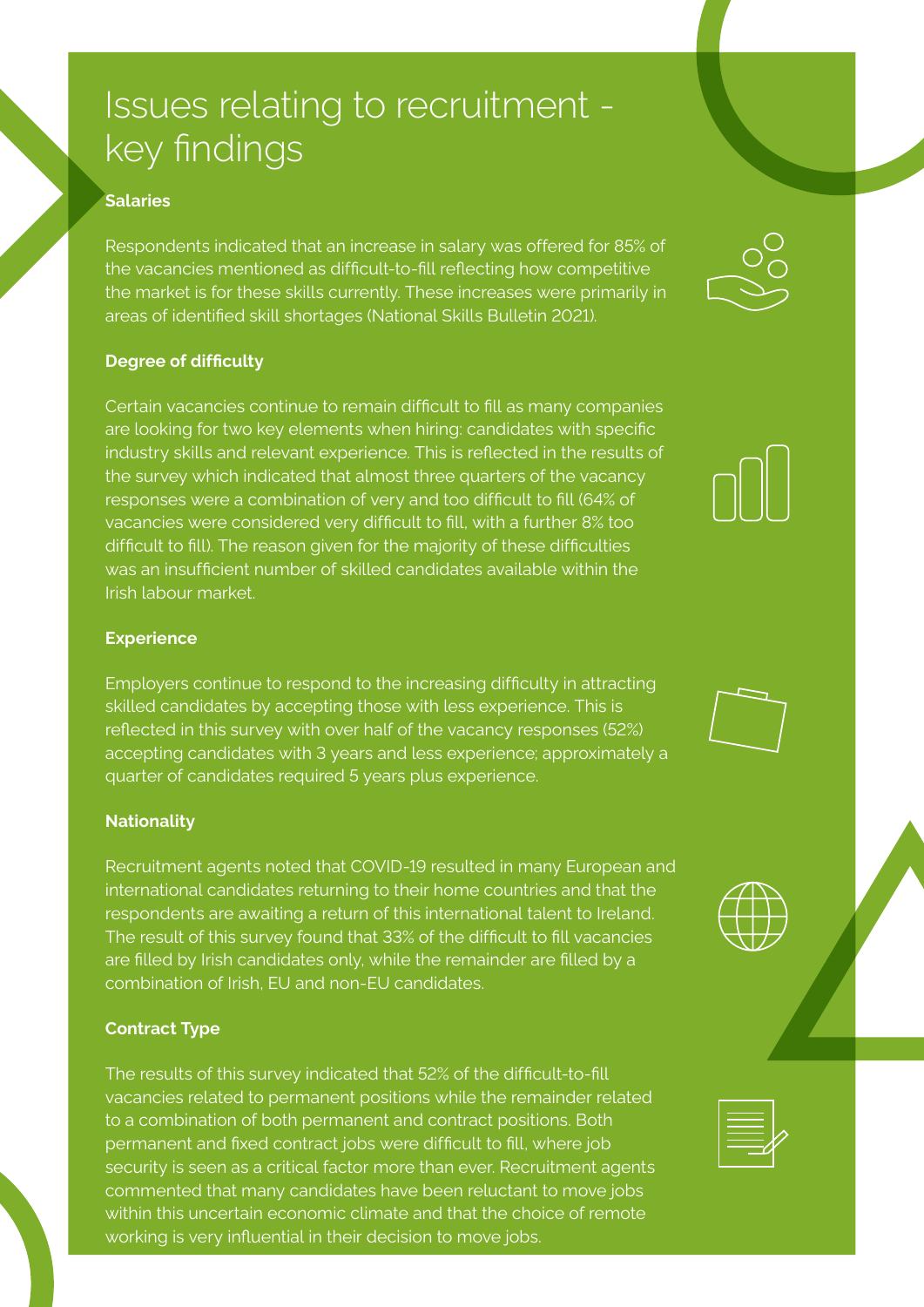#### **Factors that impact job attractiveness**

According to the agencies surveyed, the difficulties around hiring continue to remain the same for employers, with the location of the job (many candidates wanted the option of remote working), job security, salary, promotional prospects, upskilling and developmental opportunities all impacting on perceived job attractiveness.

#### **Brexit**

Some agencies reported that Brexit has led to clients looking for candidates with experience in customs and importing requirements to deal with customers' needs. They also commented that many companies were hiring with tighter budgets and being cautious because of Brexit. Other recruitment agents are hoping that Brexit will encourage foreign candidates to come to Ireland as it remains the only English-speaking EU country.

#### **Remote working**

Due to COVID-19 restrictions many agencies suggested that they have now adapted well to virtual recruitment technology, which has allowed recruiters to contact a wider pool of potential candidate in a timelier and cost-effective way. The ability and choice to work remotely is a huge factor in recruiting and retaining staff.

#### **Green skill needs**

Energy and environmental engineering roles are on the rise due to the increase in demand for green sustainable energy in most sectors in Ireland according to those surveyed. Agencies stated that the main challenge is the recruitment of qualified and experienced candidates and the upskilling and training for existing roles and that salaries for all skilled candidates within the renewable energy sector are expected to be very competitive.